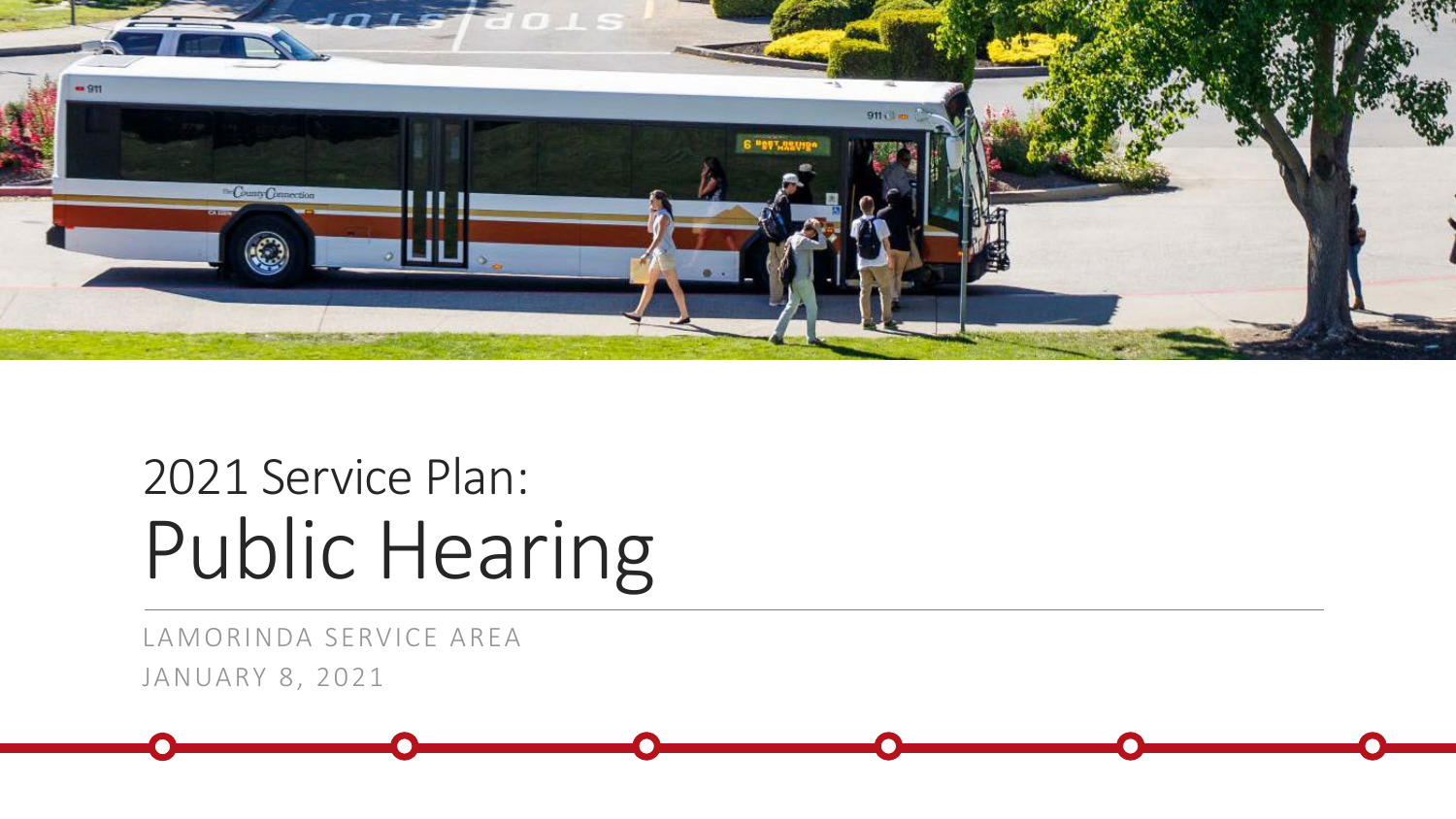# Virtual Webinar Reminders

- Raise your hand or press \*9 if you wish to speak *(by phone: \*9)*
- Once it's your turn to speak, you'll be able to unmute yourself *(by phone: \*6)*

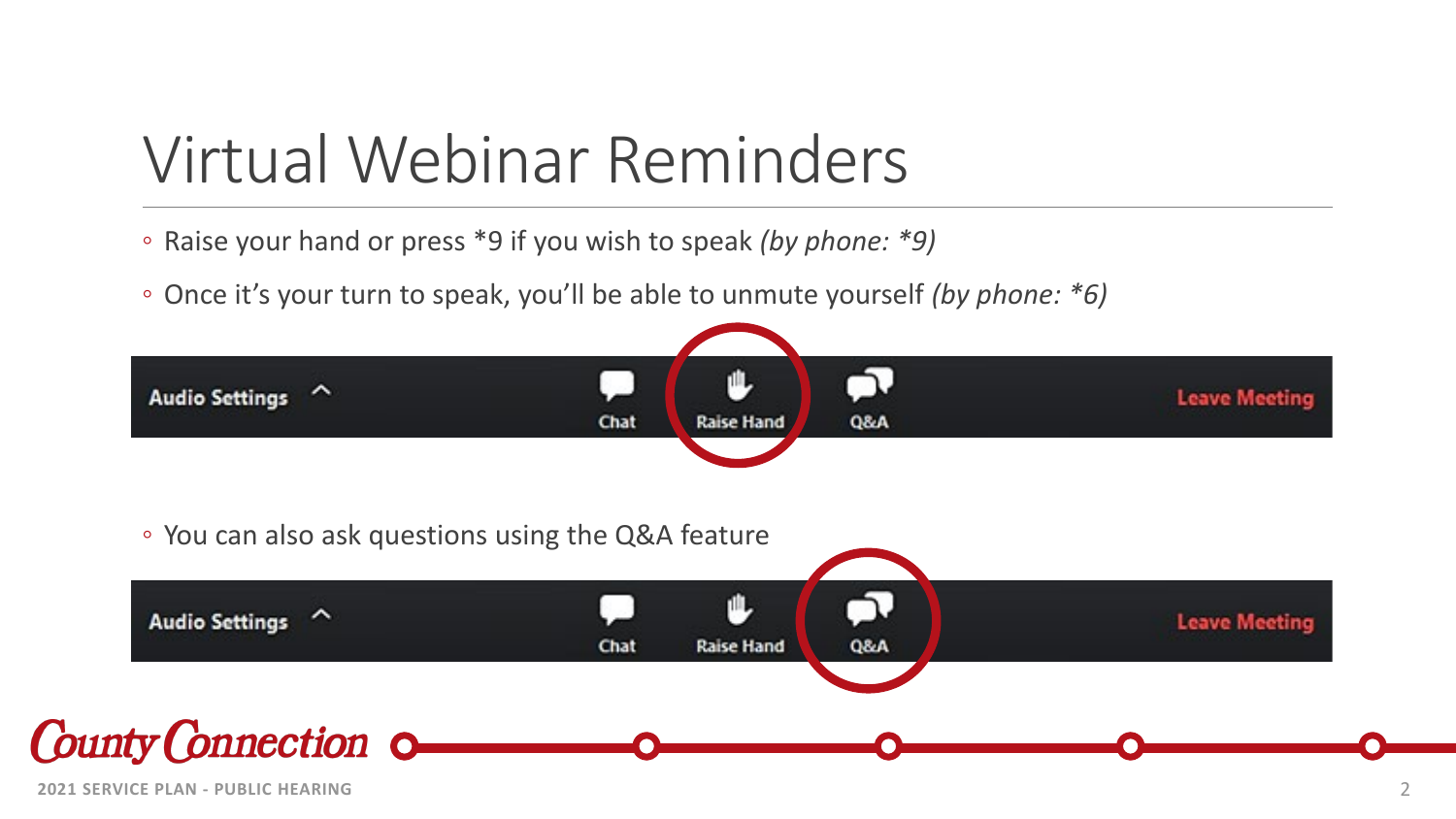# Agenda

- Staff Introductions
- Current Service
- Financial Projections
- Service Reduction Scenarios
- Proposed Changes by Route
- Q&A
- Public Comment

**County Connection 0** 

**2021 SERVICE PLAN - PUBLIC HEARING**

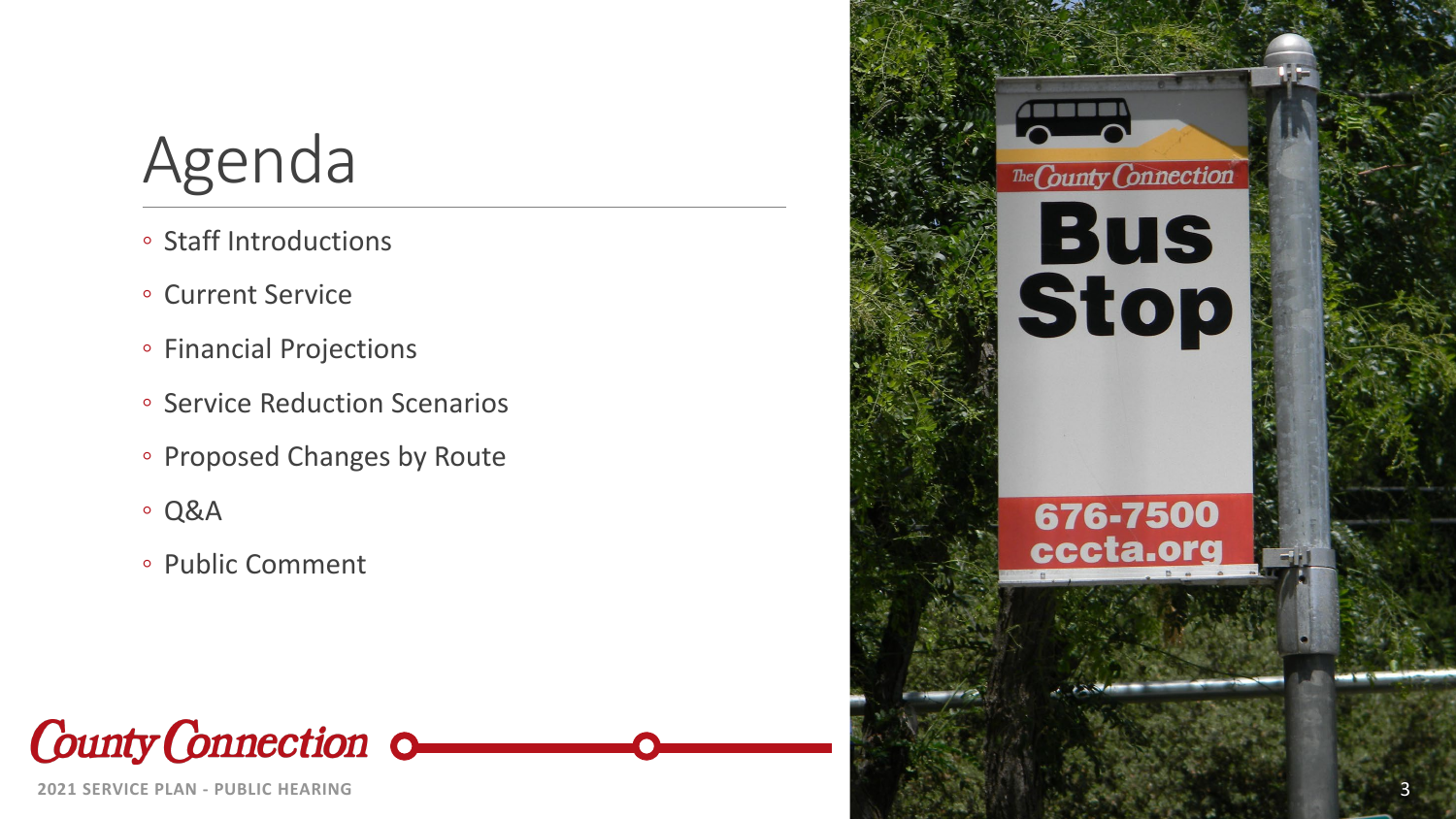# Current Service

- Temporary reduced service levels
	- Reduced frequency on low ridership routes
	- 600-series school routes not in operation
	- Schedule adjustments were made to better coordinate with BART's 30 -minute headways
- Ridership is down 70% from pre -COVID levels
	- Weekend ridership has recovered faster
	- Ridership has dropped since the new regional shelter -in -place order
- Highest ridership routes: 10, 14, 16, 20
	- 46% of weekday ridership

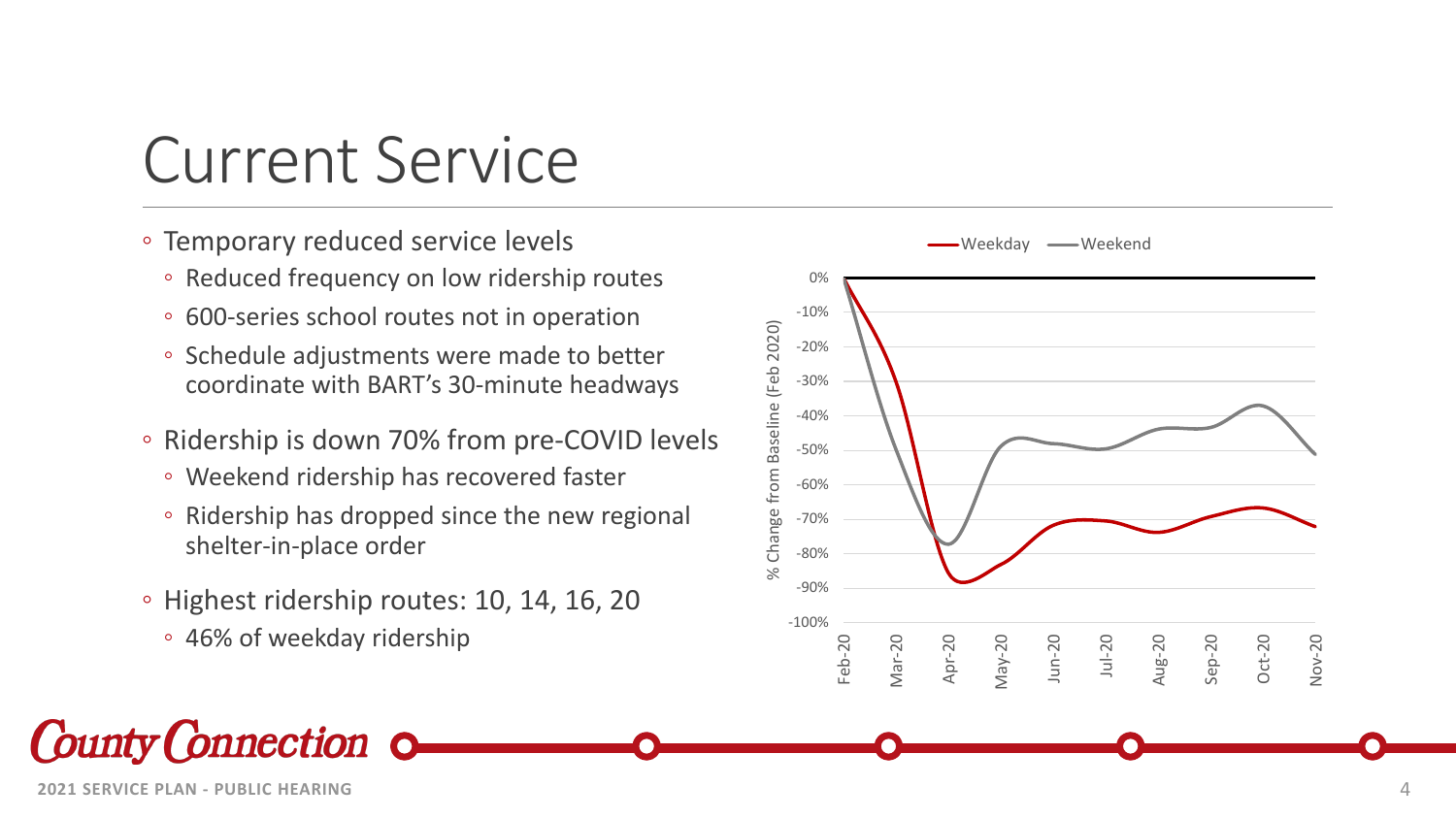# Financial Projections

- Based on current revenue projections, as defined by MTC, and assuming pre - COVID service levels, County Connection's TDA reserves would be depleted in FY 2023
- The service reduction scenarios are designed to ensure service can be sustained beyond 2023
- Revenue forecasts will be updated in December and will guide final direction on the proposed service levels



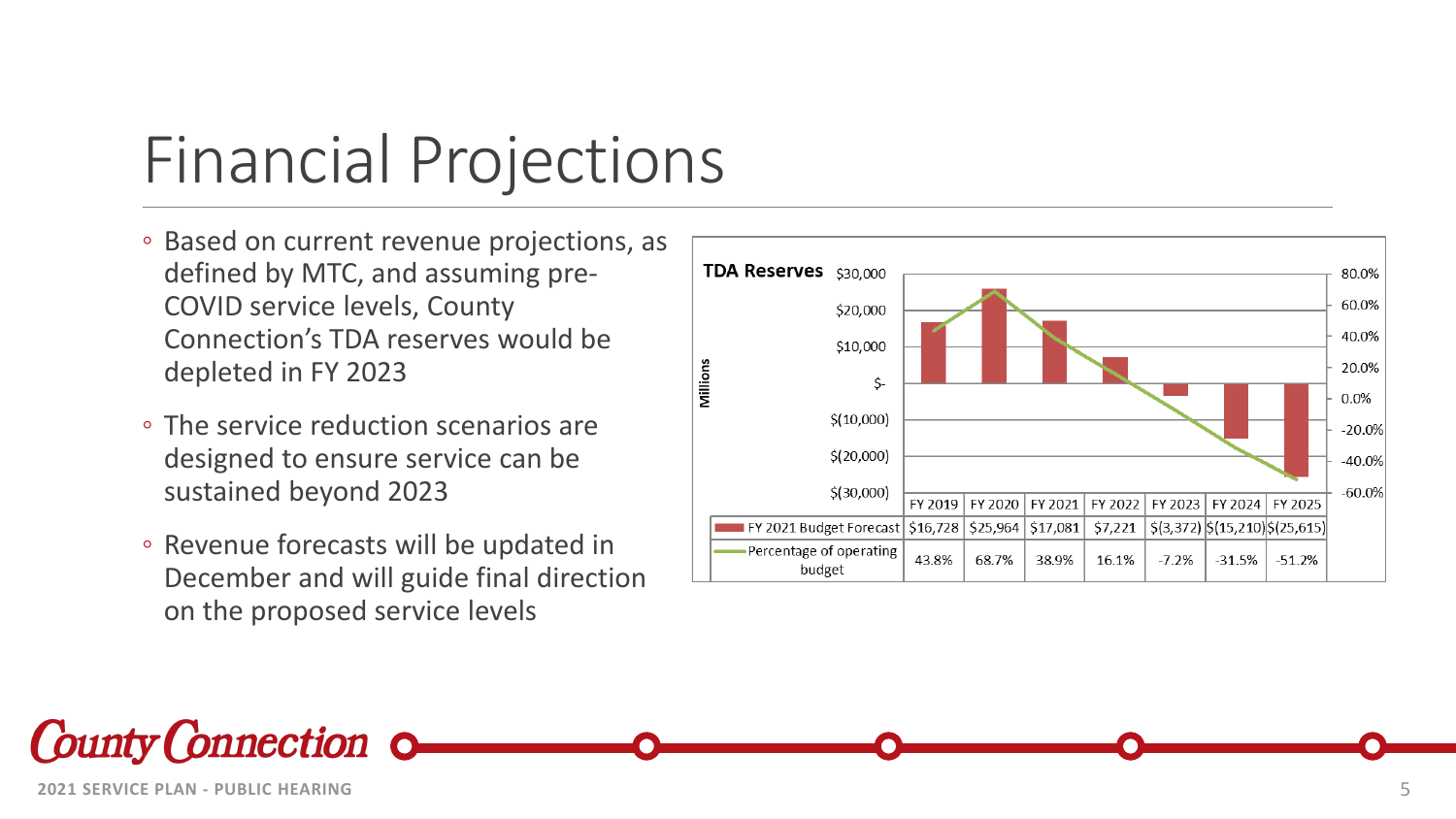# Service Reduction Scenarios

#### **OVERVIEW**

- Three scenarios with incremental service cuts
- Cost reductions of \$3, \$5, and \$7 million annually
- Selection of scenario will depend on future financial projections

#### **OBJECTIVES**

- Retain service to essential businesses and transitdependent areas
- Ensure adequate capacity along high ridership routes and corridors
- Retain weekend and 600 series school service
- Coordination with BART

#### APPROACH

- Reduce frequency on routes with greatest ridership losses or low ridership overall
- Eliminate routes or route segments with low ridership where alternate service is available
- Adjust frequencies to improve connections with BART

County Connection of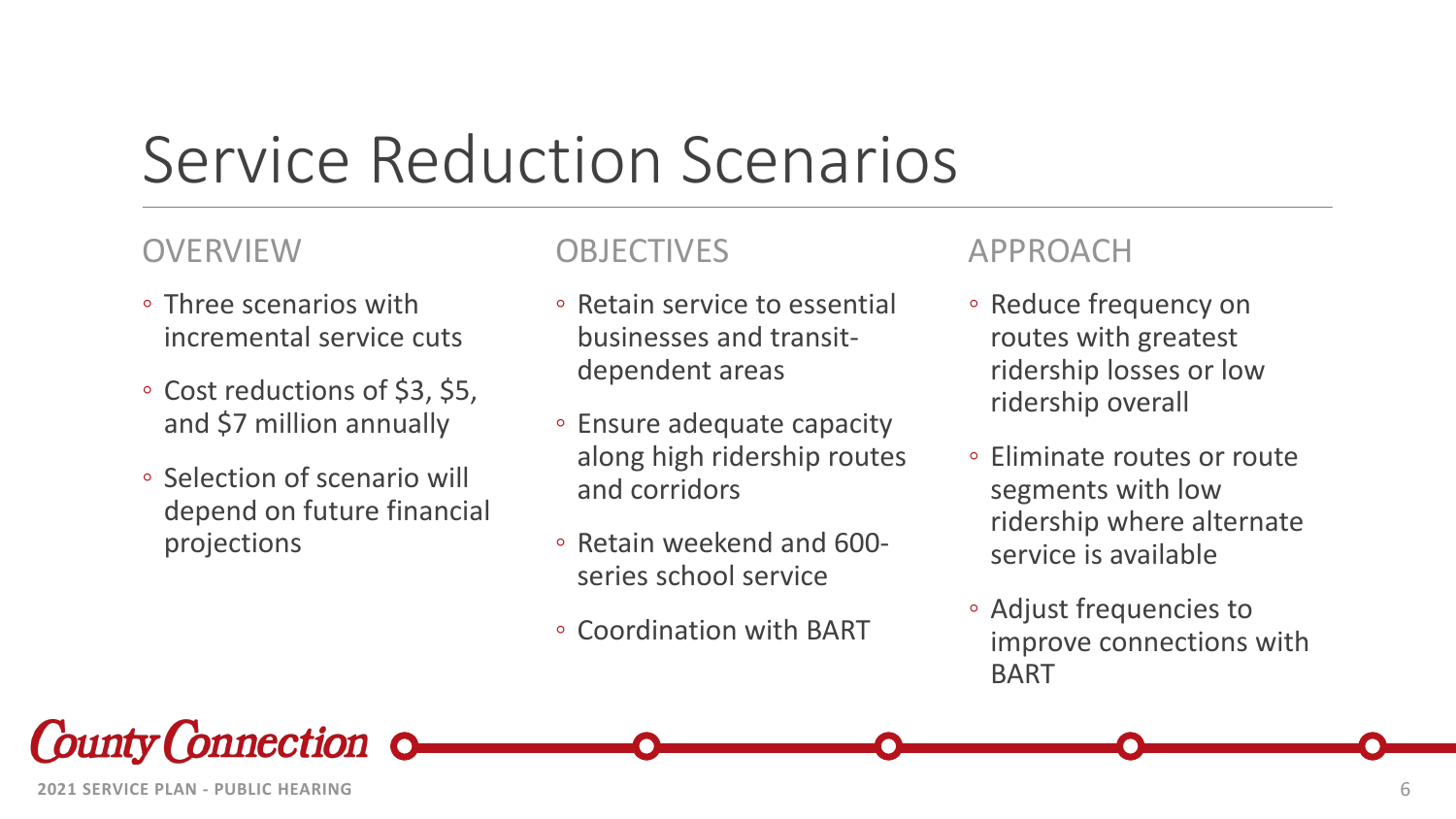# Summary of Scenarios

| <b>Scenario</b>                                                     | <b>Frequency</b><br><b>Reductions</b> | <b>Elimination of</b><br><b>Routes</b> | <b>Alignment</b><br><b>Changes</b> | <b>Reduction in</b><br><b>Hours</b> | <b>Reduction in</b><br><b>Annual Costs</b> |
|---------------------------------------------------------------------|---------------------------------------|----------------------------------------|------------------------------------|-------------------------------------|--------------------------------------------|
| <b>Scenario 1</b><br><b>Changes from</b><br>pre-COVID<br>service)   | 4, 5, 6, 7, 27, 35,<br>92X, 95X, 96X  |                                        | 6, 28, 92X                         | 13%                                 | \$3M                                       |
| <b>Scenario 2</b><br>(changes in<br>addition to<br>Scenario 1)      | 15, 17, 93X, 98X,<br>99X              | 91X, 97X, 315                          | 15, 35                             | 20%                                 | \$5M                                       |
| <b>Scenario 3</b><br>(changes in<br>addition to<br>Scenarios 1 & 2) | 10, 20                                | 92X, 93X, 95X, 96X                     |                                    | 28%                                 | \$7M                                       |

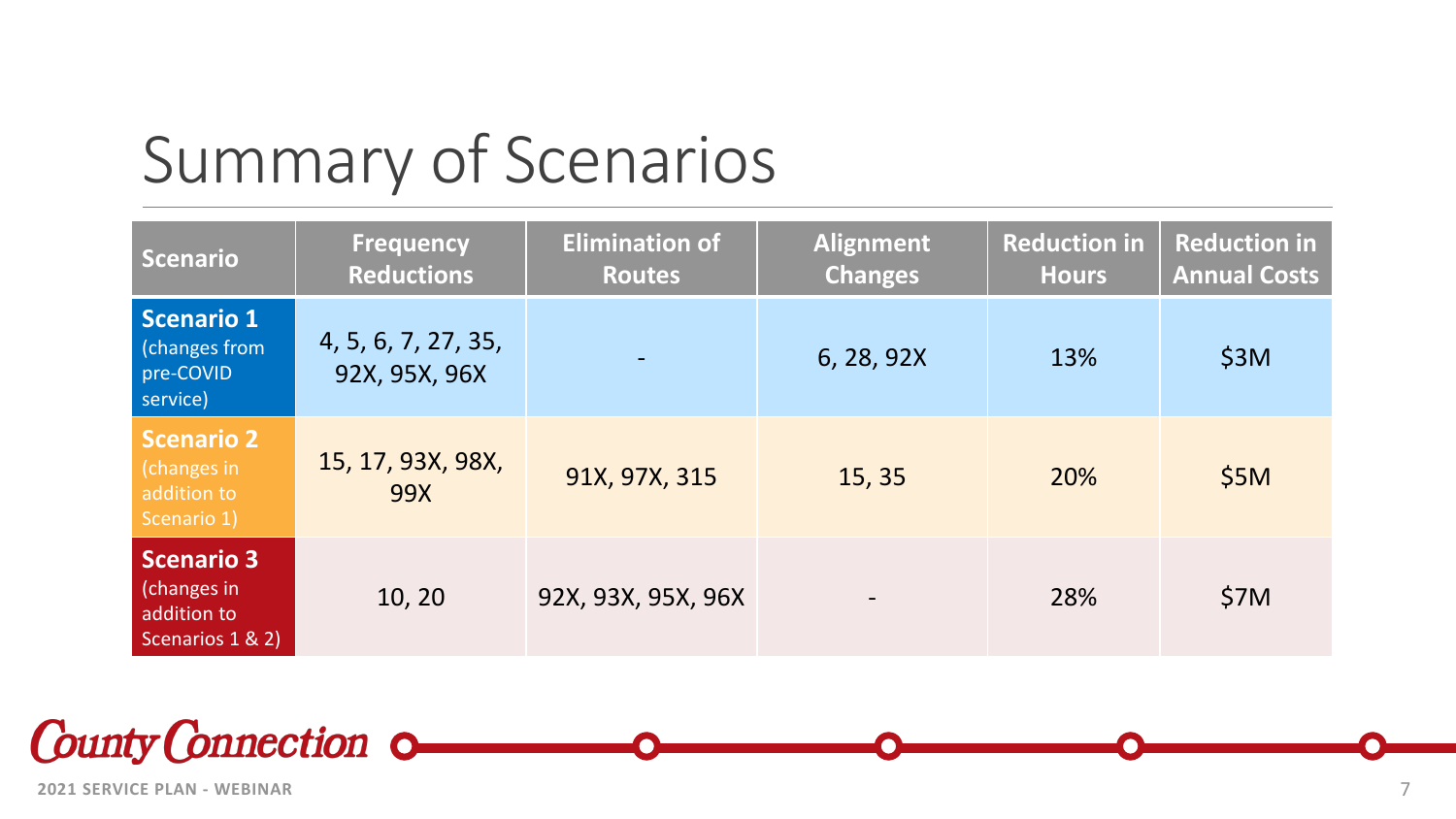# Lamorinda Service Area Routes

| ▼ Frequency Reduction | $\frac{1}{2}$ Alignment Change |                   | <b>*</b> Route Elimination |
|-----------------------|--------------------------------|-------------------|----------------------------|
| <b>Route</b>          | Scenario 1                     | <b>Scenario 2</b> | <b>Scenario 3</b>          |
|                       |                                | ゚゙゙ヿ              | 一二                         |

*No major changes proposed on Route 250 or 600-series*

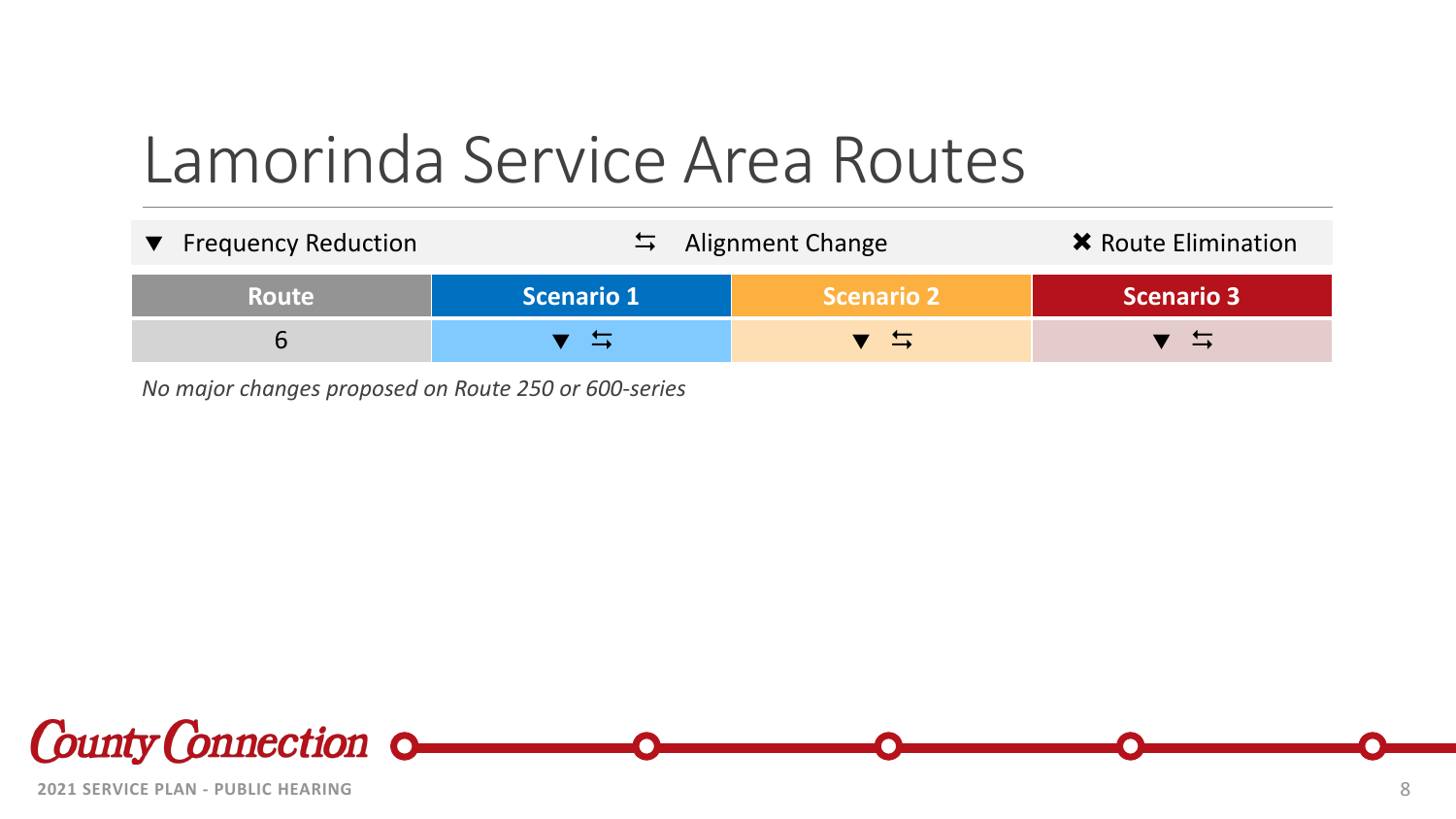#### EEAJAN I FIILL

**ORINDA** 

Orinda

**BART** 

**MORAGA** 



6

# Route 6

| <b>Scenario 1</b> | Reduce weekday peak frequency:<br>20 min $\rightarrow$ 30 min<br><b>Eliminate Community Center loop</b> |
|-------------------|---------------------------------------------------------------------------------------------------------|
|                   |                                                                                                         |
| <b>Scenario 2</b> | Reduce weekday midday frequency:                                                                        |
| <b>Scenario 3</b> | 60 min $\rightarrow$ 90 min<br>(In addition to Scenario 1 changes)                                      |

- No changes to weekend service
- Loop averaged 5 daily passengers (pre-COVID)
- Ridership currently down 81%
	- ~40 daily passengers

**County Connection 0-**

**2021 SERVICE PLAN - PUBLIC HEARING**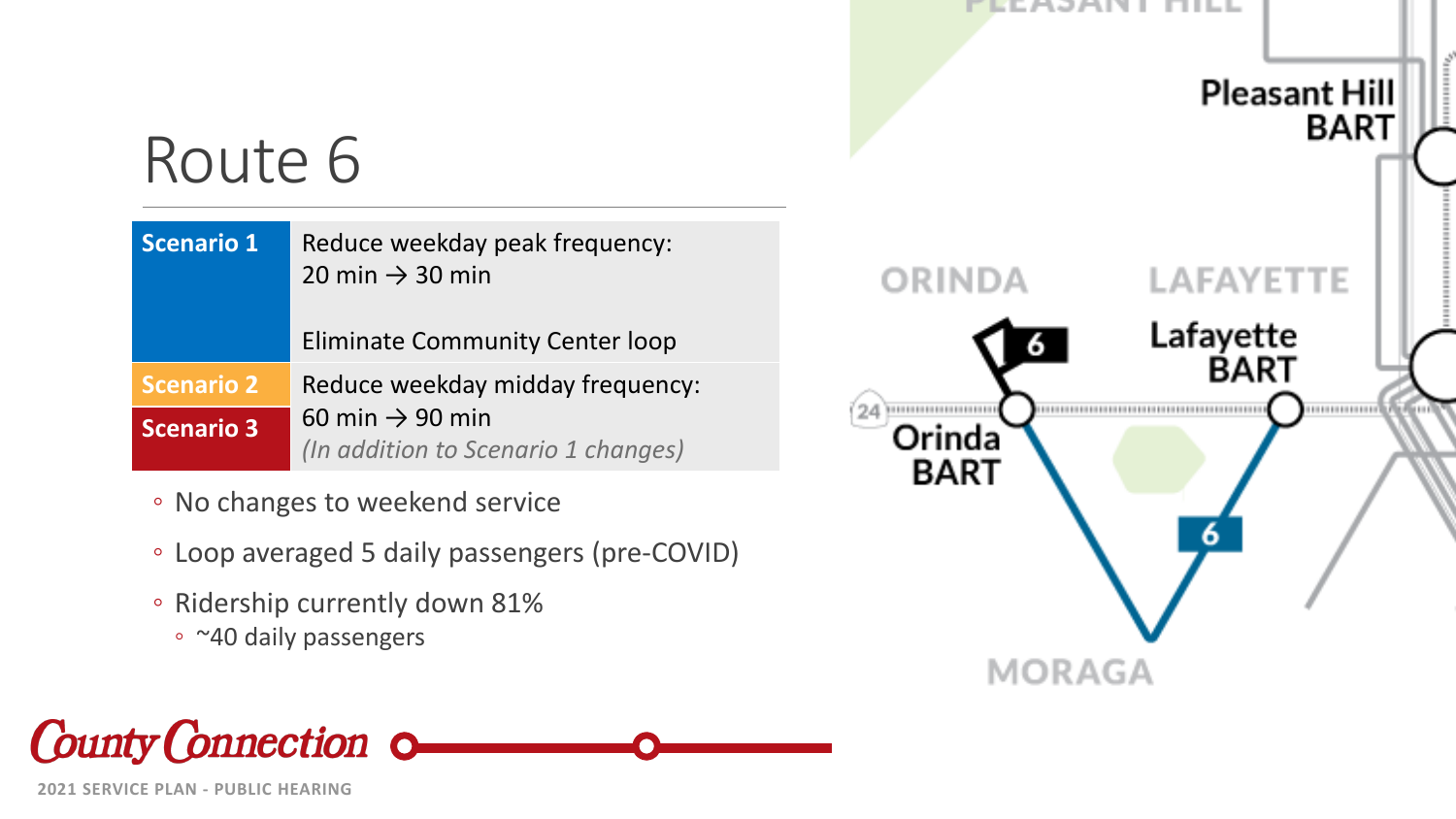# Tentative Timeline

```
December 1, 2020
Webinar
December 2020 – January 2021
Refine plan details
January 2021
Hold public hearings and gather public comment
February 18, 2021
Summary of comments and draft recommendation to Board for feedback
March 18, 2021
Final recommendation and Title VI Equity Analysis to Board for potential approval
Summer 2021 (or later)
Implementation
```
County Connection of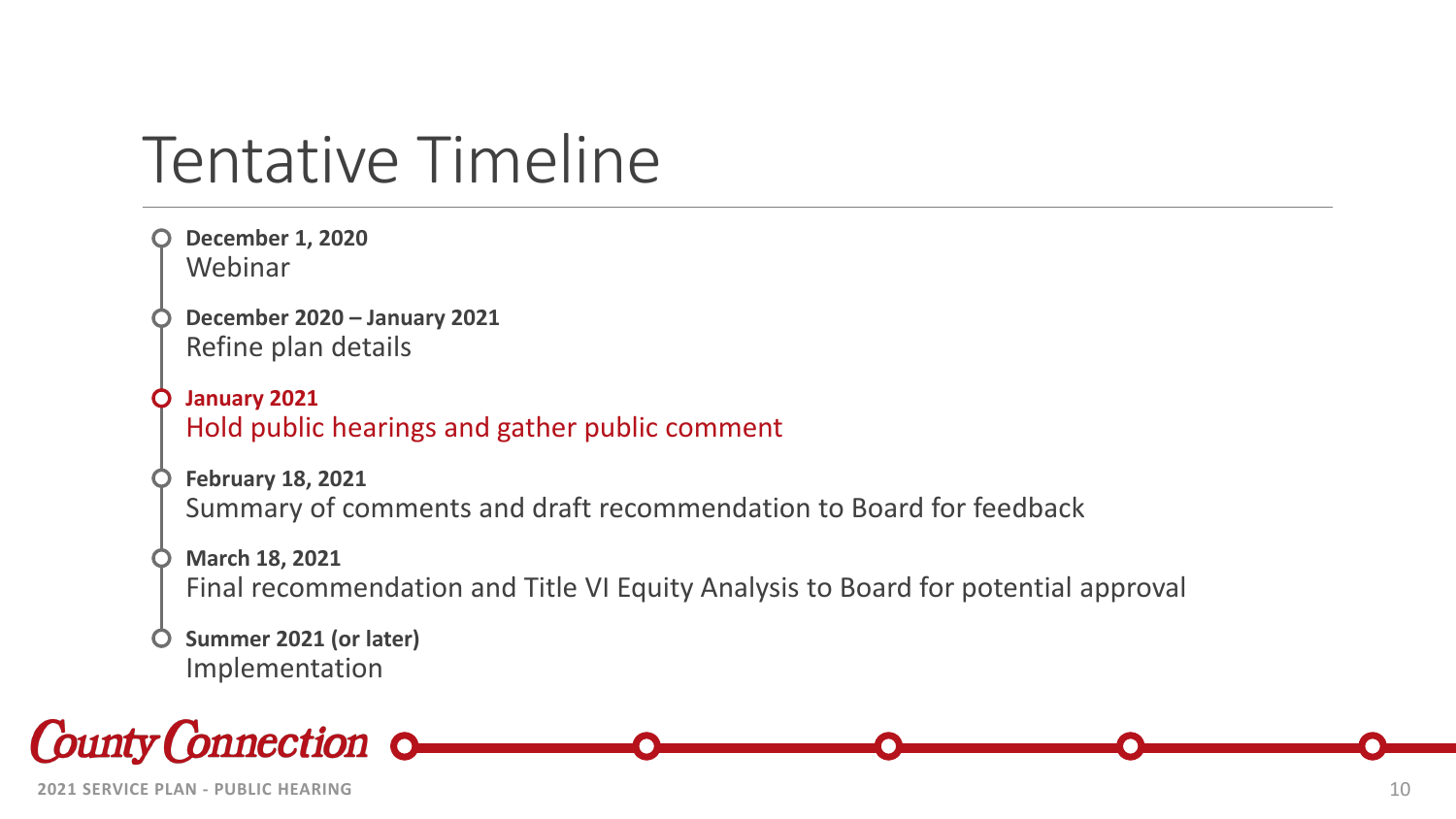

- Clarifying questions on the proposed scenarios
- **Please hold any comments for the Public Comment period**
- Raise your hand and wait to be called upon *(by phone: \*9)*

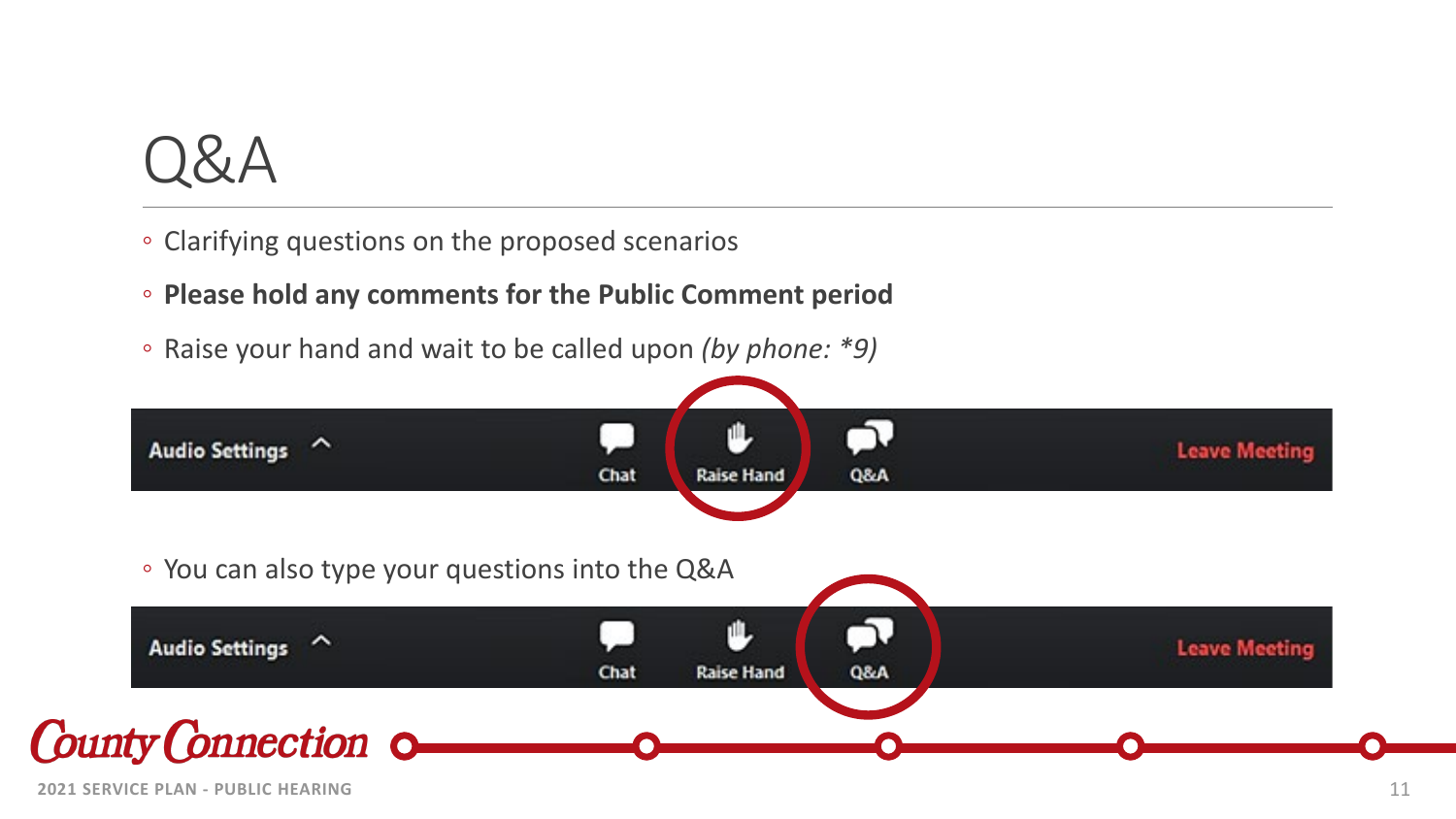# Public Comment

- Raise your hand and wait to be called upon *(by phone: \*9)*
- Once it's your turn to speak, you'll be able to unmute yourself *(by phone: \*6)*
- Please stay on topic
- The audience is asked to listen respectfully while a speaker is making his/her remarks
- Speakers will be granted three (3) minutes to speak

### **OTHER WAYS TO COMMENT:**

- Online at [https://countyconnection.com/2021](https://countyconnection.com/2021-service-plan) service-plan
- In writing to: Director of Planning & Marketing 2477 Arnold Industrial Way Concord, CA 94520
- Via email to [planning@countyconnection.com](mailto:planning@countyconnection.com)

*Written comments must be received by Jan 22, 2021*